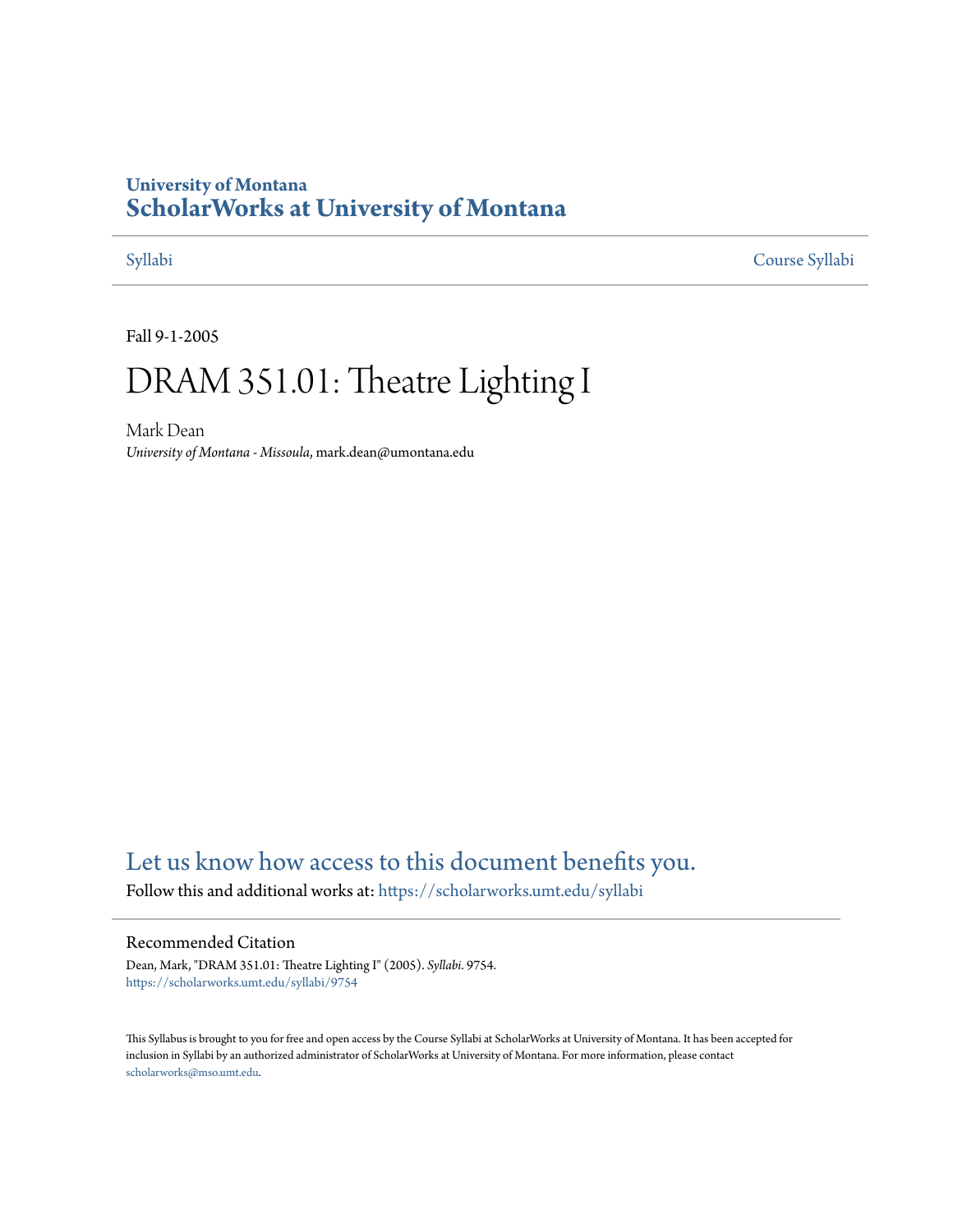#### COURSE SYLLABUS

## **DRAM 351-FALL 2005 THEATRE LIGHTING I**

#### **CLASS SESSIONS: TUESDAY & THURSDAY- 11: 10 TO 12: 30 MCGILL 215 & PART 131**

#### **PROFESSORS:**

Mark Dean DJ Selmeyer Office-Rm. 195, PAR/T Bldg Rm. 131, PAR/T Bldg Phone-243-2879 243-4481 E-mail-mark.dean@umontana.edu

Office Hours: 1:00pm to 2:30pm on Tuesday and Thursday except when work on University productions or other departmental commitments prohibits. Please feel free to make appointments or stop by at other times.

**TEXT:** Stage Lighting Revealed, Glen Cunningham Photometrics Handbook, Robert C. Mumm

> It should be clearly understood that the assigned text for this class will serve only as a resource. While much of the lecture material has its parallels in the text, the sequence of the class does not match the book. In addition, the terminology and approach of the professor differ from the material presented in the text. These factors make class attendance essential if the student wishes to succeed in this class.

#### **GOALS AND OBJECTIVES:**

The purpose of this course is to introduce the student to the art of Lighting Design. Students will be asked to analyze lighting for emotional impact, determine the qualities of light that impart these effects, and discover how these ideas can be enlarged upon and transferred to the stage.

The class will discuss the role of lighting in Theatrical Productions, how a script is to be analyzed for lighting needs, and the creation and control of light in production situations. In addition to the lecture material that will be covered, the class will undertake design and drafting projects, and critique two of the departmental productions during the semester.

The work for this class is designed to sequentially develop the student's understanding and skills. Therefore it is extremely important that all students complete the assignments according to the class schedule.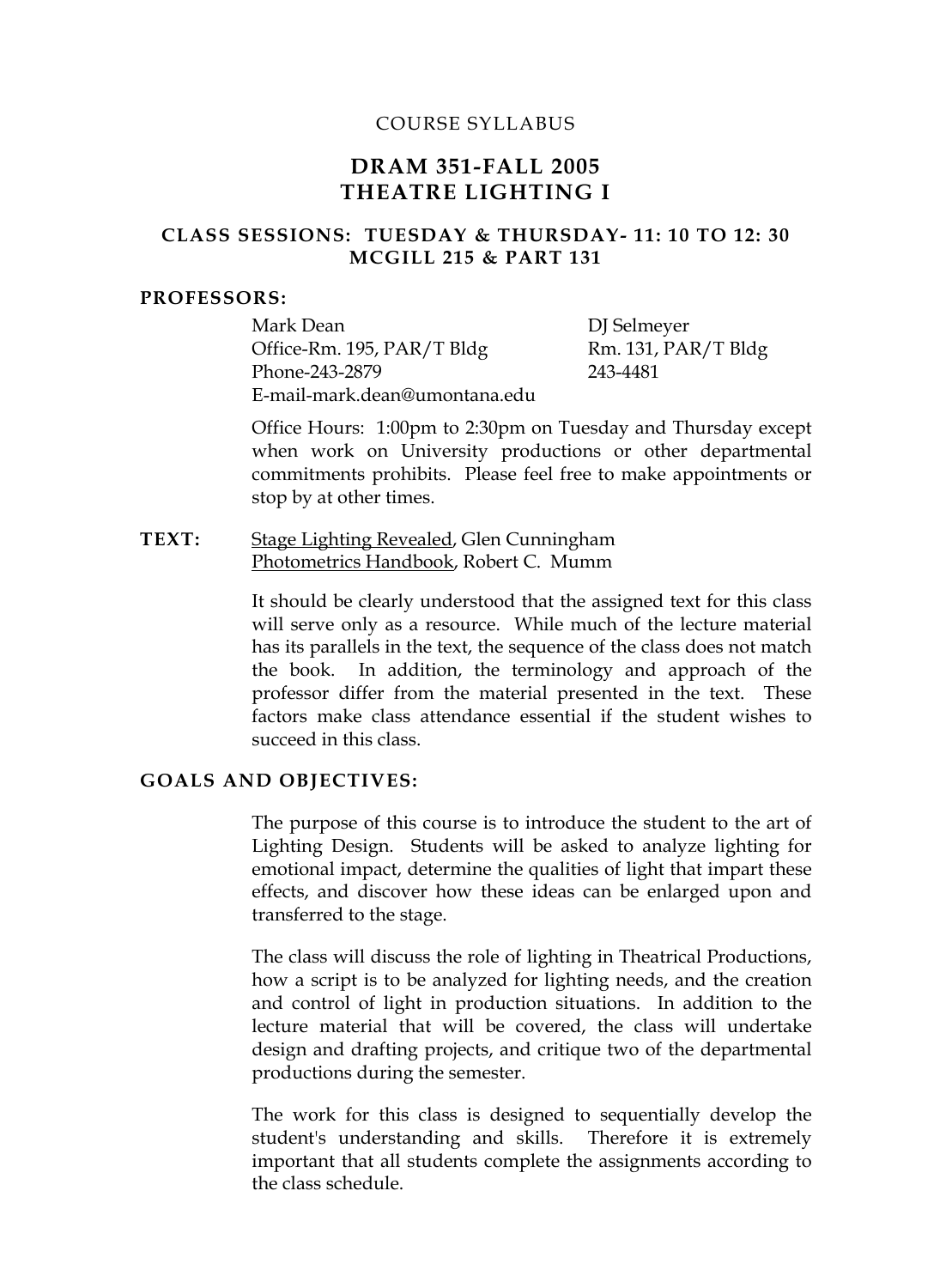### **GOALS AND OBJECTIVES (cont):**

Students should:

- Have the ability to understand and use the course objectives of DRAMA 103, DRAMA 202, and DRAMA 231
- Have the ability to analysis a script or other works of art for emotion, highlight and shadow, focus, and time
- Start to develop an individual design process
- Have the ability to understand and use of the controllable properties of light (color, angle, intensity, distribution, and movement)
- Have the ability to understand and use photometrics, color theory, and lighting technology
- Be able to understand and construct established lighting design communication tools i.e. light plots, storyboards, hook-up schedules, instrument schedules, and magic sheets

#### **GRADING:**

This is rooted in the objectives stated above. The measurement or assessment of the students' success in meeting these objectives is determined at the end of a semester in their ability to design quality productions. And in so doing they must demonstrate:

- Student's ability to meet all deadlines and requirements for the course
- Preparation for class as evidenced by knowledge gained from previous assignments and assigned readings; organization of work; and timely execution of lighting projects
- Increased skill in lighting design: use of color, instrumentation, patterns, electricity, and script analysis
- Student's ability to approach work with increased independence, efficiency, and creative thinking.

Note: The highest level of success is based on their ability to demonstrate through process and product a significant level of understanding of all theories and an ability to utilize them effectively, appropriately, and aesthetically in their creation of lighting design projects.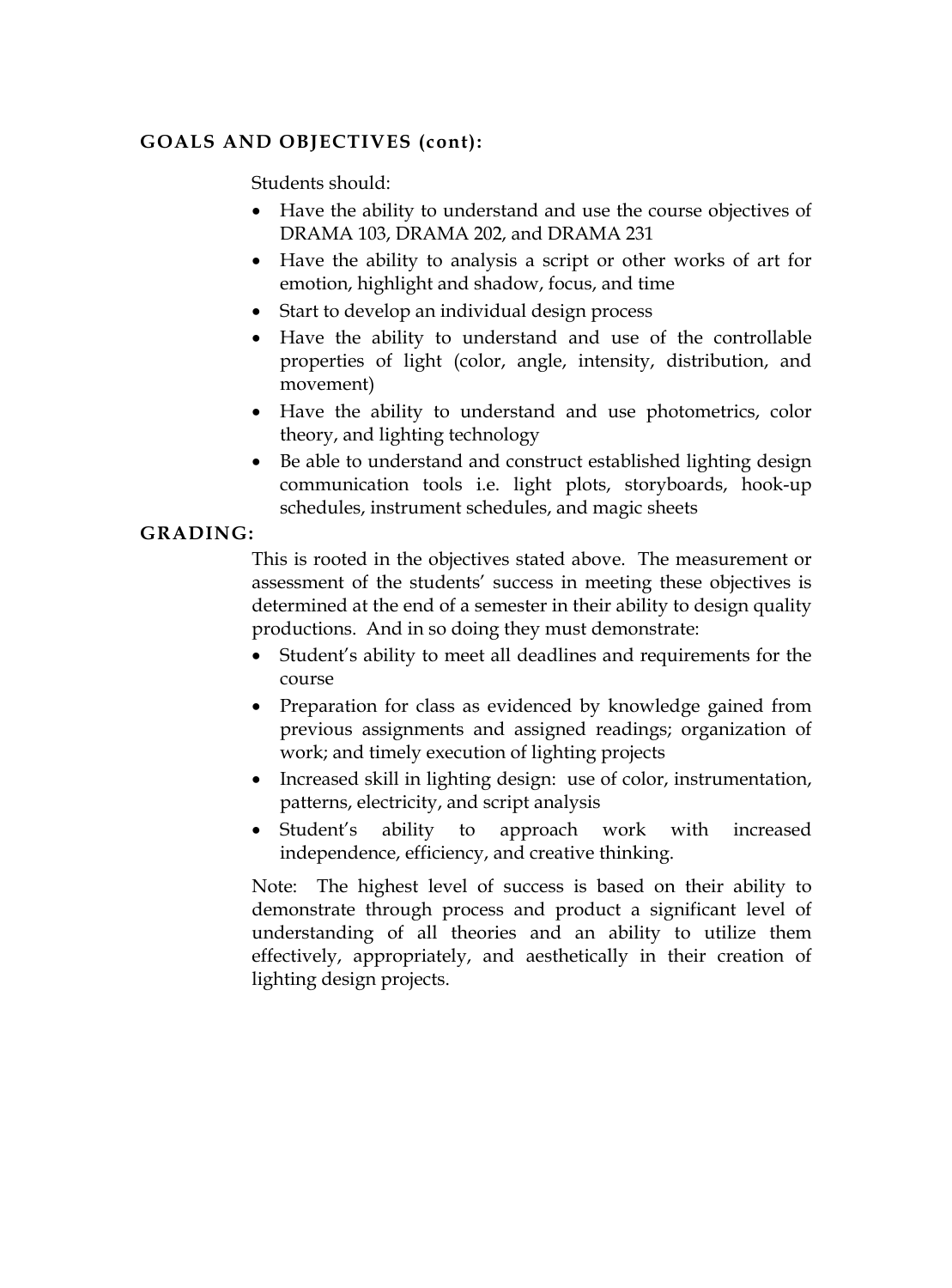#### **GRADING (cont):**

Final grades for this course will be based on the following

| 9/15              | Group Project-Postcard I     | 25 points |
|-------------------|------------------------------|-----------|
| 9/27              | Wash Project                 | 50        |
| 10/4              | <b>Enlarged Plot</b>         | 75        |
| 10/20             | Examination #1               | 100       |
| 10/25             | Group Project-Postcard II    | 75        |
| 11/8              | Critique - "Proof"           | 50        |
| 11/17             | Realized Storyboards         | 75        |
| 12/1              | Rough Plot                   | 100       |
| 12/8              | Examination #2               | 150       |
| 12/12-10:10-12:10 | Final Light Plot             | 150       |
|                   | Critique - "Peter Pan"       | 50        |
|                   | Attendance and Participation | 100       |

Total--------1000 points

Since the completion of many of these projects is dependent upon the completion of preceding projects, **projects turned in to the professor after the due date will not be accepted for grading**.

Extra credit is possible and encouraged by the professor, but the student must receive the instructor's permission before starting a project that is to be used for extra credit.

#### **MINIMUM REQUIRED MATERIALS:**

In order to complete the projects for this class, each student must obtain a basic set of materials. These will include:

3 Triangles- 30-60-90 (6" suggested) 45-45-90 (6" suggested) Adjustable (10" or larger suggested) Architect's Scale Ruler (not an Engineer's ruler) Drafting paper - 24"x 36" minimum - 100% rag drafting vellum Drafting Compass Mechanical Pencils (not Drafting Pencils)- H, 2H, and 4H Eraser and Eraser Shield Drafting Dry Cleaning Pad-"Dust Bunny" Drafting Tape, (not masking tape) 1/2" scale plan view Lighting Template (to be purchased from the Box Office) Roscolux Gel Swatch Books (provided by the professor)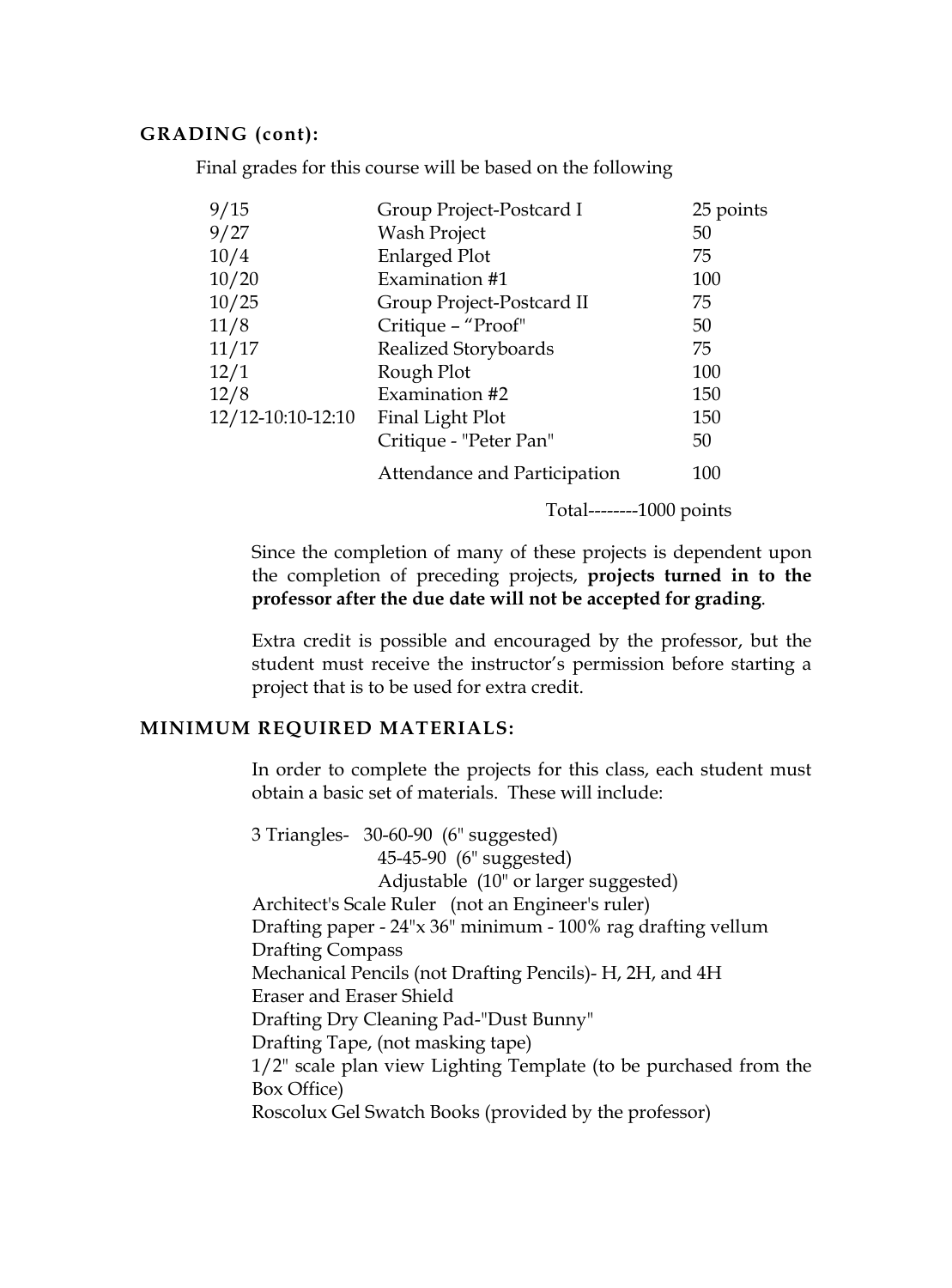#### **PROJECTS AND REQUIREMENTS:**

**Group Projects** - All group projects are practical projects utilizing the facilities of the lighting laboratory. The objective of this project is for each group to create the desired effect or situation for the other members of the class. Each group will be given a 30 minute time slot. 15 minutes will be allowed for set-up and demonstration. 15 minutes will be allowed for explanation and criticism. It is expected that each group will work outside of class in preparation for each project.

- **Project I Postcard I -** Using a picture chosen by the group members, you will duplicate the lighting angle, distribution, and intensity in the postcard. No color media, scenery, or costumes are allowed for this project. Only the effects of light and shadow on the torso and face will be considered for the final grade. 25 pts
- **Project II Wash Project** Each student will draft the solutions to create an even wash of light using given set of photometric data for three different types of lighting instruments. A handout will be given to provide details of this project 50 pts
- **Project III Enlarged Lighting Plot** Each student will enlarge a lighting plot for a given theatrical production from 1/4" to 1/2" scale. The student is responsible for copying the same drafting and lettering styles used in the original drawing. Each student will also generate a Hook-up Schedule and Magic Sheet 75 pts
- **Project IV Postcard II -** Using a picture chosen by the group members, the group will duplicate the angle, color, intensity, and distribution of the lighting in the postcard. No scenery, or costumes are allowed for this project. Only the effects of light and shadow on the torso and face will be considered for the final grade. 75 pts
- **Project V Storyboard Each student will create a number of lighting** storyboards from a series of poses created in the light lab. Students will be judged on speed, accuracy, and ability to tell a visual story using paper and pencil. 75 pts
- **Project V Rough Light Plot** A roughly drafted 1/2" scale layout of the lighting equipment that the student wishes to use for the production. At this stage, neatness does not count, except as it inhibits understanding by the instructor and fellow class members. Information to be included with this project will be type and placement of equipment, color, focus, and channeling. A "Magic Sheet" showing how the channels relate to the stage is required as part of this project. The instructors will evaluate this project and their suggestion must be incorporated in the Final Light Plot.

100 pts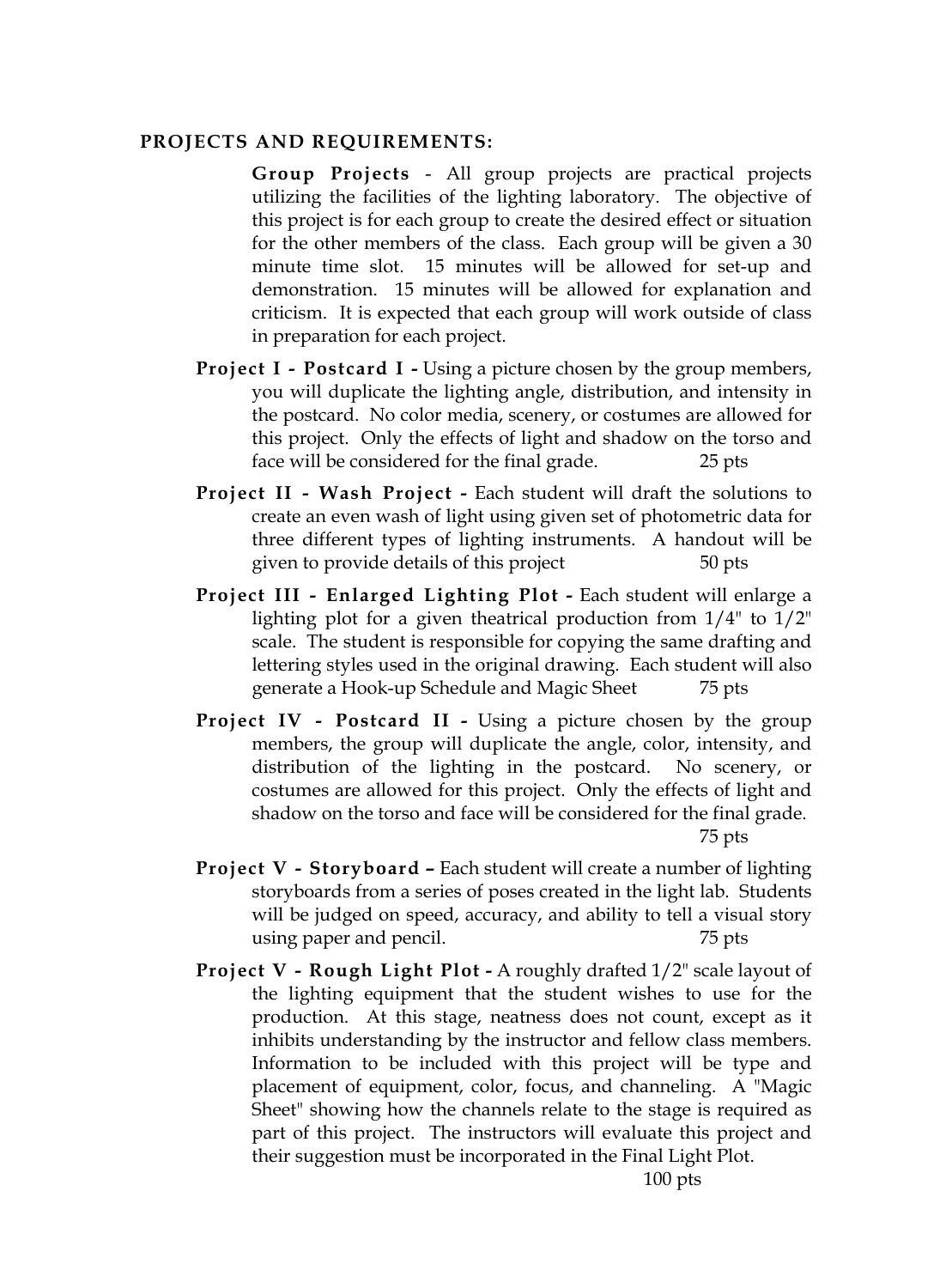#### **PROJECTS AND REQUIREMENTS (cont):**

- **Project VII Final Light Plot**  A neatly drafted version of the Rough Lighting Plot incorporated the changes based upon the evaluation of the Rough Lighting Plot. This drawing will be accompanied by a hook-up schedule and a final version of the "Magic Sheets". 150 pts each
- **Two Critiques** Each student will prepare typewritten criticisms of two of the productions during the Fall 2005 semester. The plays to be critiqued are "Proof" and "Peter Pan." Each Critique should be 300 to 500 words in length and should discuss the role of the lighting in the production, and how it supported the style and mood of the production. No discussion of plot or character should be included.

50 pts each

- **Examination #1** This test will cover material presented in class and will focus primarily on terms and definitions. 100 pts
- **Examination #2** This test will cover all material presented during the quarter and will focus primarily on processes, relationships, and comparisons. This exam will be given during the last regular class session. 150 pts